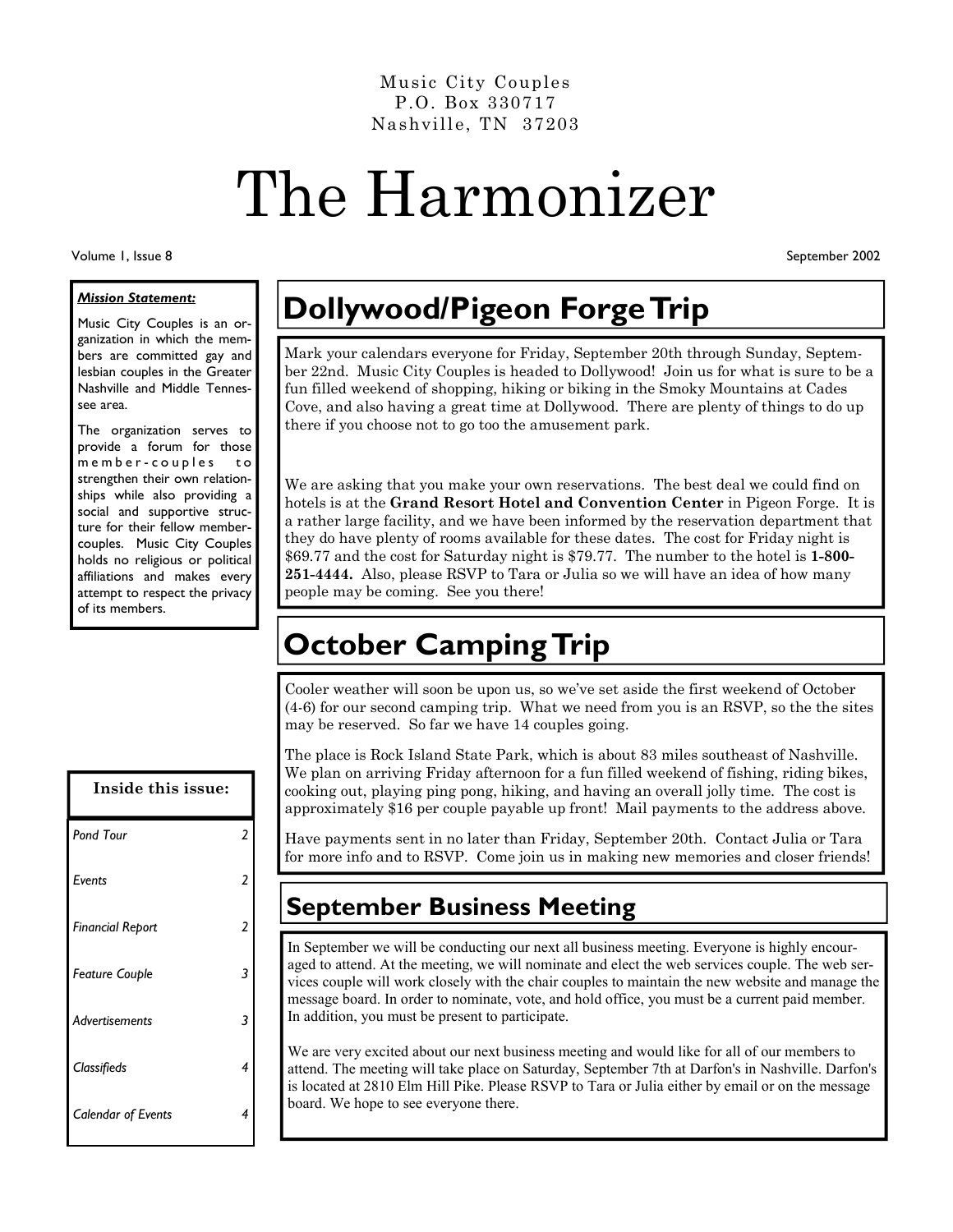| <b>Pond Tour</b>                                                                                                                                                                                                                                                                                                                                                                                                                                                                                                                                                                                                                                                                                                                                                                                                                                                                                                                                                                                                                                                                                                                                                                                                                                        | <b>Current and Future Events</b>                                                                                                                                                                                                                                                                                                                                                                                                                                                                                                                                                                                                                                                                                                                                                                                                                                                                                                                                                                                                                |
|---------------------------------------------------------------------------------------------------------------------------------------------------------------------------------------------------------------------------------------------------------------------------------------------------------------------------------------------------------------------------------------------------------------------------------------------------------------------------------------------------------------------------------------------------------------------------------------------------------------------------------------------------------------------------------------------------------------------------------------------------------------------------------------------------------------------------------------------------------------------------------------------------------------------------------------------------------------------------------------------------------------------------------------------------------------------------------------------------------------------------------------------------------------------------------------------------------------------------------------------------------|-------------------------------------------------------------------------------------------------------------------------------------------------------------------------------------------------------------------------------------------------------------------------------------------------------------------------------------------------------------------------------------------------------------------------------------------------------------------------------------------------------------------------------------------------------------------------------------------------------------------------------------------------------------------------------------------------------------------------------------------------------------------------------------------------------------------------------------------------------------------------------------------------------------------------------------------------------------------------------------------------------------------------------------------------|
| The pond tour is an annual event put on by the Nashville<br>Pond Society. There are 11 homes involved this year that<br>range from South Nashville, Brentwood to Franklin. You<br>may visit each home in any order you like, but when you get<br>tickets, you also will receive a map with "very" exact direc-<br>tions that will take you from home to home. Ponds can<br>range from several hunderd gallons to several thousand.<br>Owners are present and always eager to talk about their<br>ponds, problems, filters, and any other questions they can<br>answer. This year it will be September 14 and 15th. The<br>tour can be done either day or both, but each home can only<br>be visited once. You are welcome to stay as long as you like.<br>Tickets are \$10 per person, free for under age 6. They may<br>be purchased by sending a self addressed stamped envelope<br>and check made payable to NPS/Parade of Ponds, 421 Cov-<br>entry Drive, Nsshville, TN 37211. Tickets may also be pur-<br>chased the day of the tour for \$15.<br>Let's form a small group and go together, or meet some-<br>where for lunch. Let Angela or Risa know if you will be go-<br>ing so all of us can meet for lunch. Contact them at 615-904-<br>6901. | September's Dinner Night Out will be at 7pm at the<br>Casa Fiesta in Hickory Hollow on Bell Road by I-24.<br>Please RSVP to Tara or Julia by September 14th so we<br>can have a head count.<br>Greg and Duane are having a yard sale on Sept. 13 and<br>14 at their house in Antioch. If you have any treasures<br>you can bear to part with or would just like to hang out,<br>send an email to mityman01@comcast.net to let them<br>know.<br>Also, mark your calendars now for the Music City Cou-<br>ples Halloween Party. The date is Saturday, October<br>26th and costumes are required! This will be an adults<br>only party. Time and place to be announced in the next<br>newsletter. Start thinking of that costume now !<br>Saturday, September 28th is now officially scheduled as<br>"Dog Day Out". There is a 2 dog limit and we will also<br>have a cookout that day. It will be held at Julia and<br>Tara's. Please RSVP to them and stay tuned to the mes-<br>sage board for more info as to what is needed for this<br>event. |

## **Financial Report**

| Revenues Year To Date |                           |            | <b>Membership Dues Collected</b> |      |  |                                                 |  |
|-----------------------|---------------------------|------------|----------------------------------|------|--|-------------------------------------------------|--|
|                       | Membership Dues:          | \$936.00   | Brian & Marcus                   | \$24 |  |                                                 |  |
|                       | Couples National Donation | \$100.00   | Alan & Glenn                     | \$20 |  |                                                 |  |
|                       | Newsletter Advertising    | \$50.00    |                                  |      |  | <b>Total Membership Dues Collected</b><br>\$936 |  |
|                       | Total Revenue             | \$1,086.00 | <b>Total Couples:</b>            | 25   |  |                                                 |  |

#### **Expenses Year to Date:**

| <b>Membership Dues Collected</b> | \$       | 892.00 |
|----------------------------------|----------|--------|
| Net Funds Available              | \$       | 317.31 |
| Total Expenses                   | \$       | 768.69 |
| Website Hosting & Domain         | \$98.40  |        |
| "Get to Know You" Potluck        | \$136.25 |        |
| Newsletter Printing/Expenses     | \$33.63  |        |
| Pride Booth Rent                 | \$120.00 |        |
| Misc. Pride Expenses             | \$323.41 |        |
| Check Charges                    | \$13.00  |        |
| <b>Bank Service Charges</b>      | \$44.00  |        |

### **AS OF PRINT DATE, THESE ARE THE MOST CURRENT EVENTS. PLEASE CHECK THE MESSAGE BOARD FRE-QUENTLY FOR UPDATES.**

*The Harmonizer is a monthly publication of Music City Couples. Production of the newsletter is the responsibility of the Media Couple. We encourage all members to submit articles to appear in the newsletter. The Media Couple reserves the right to select and edit all articles for publication.*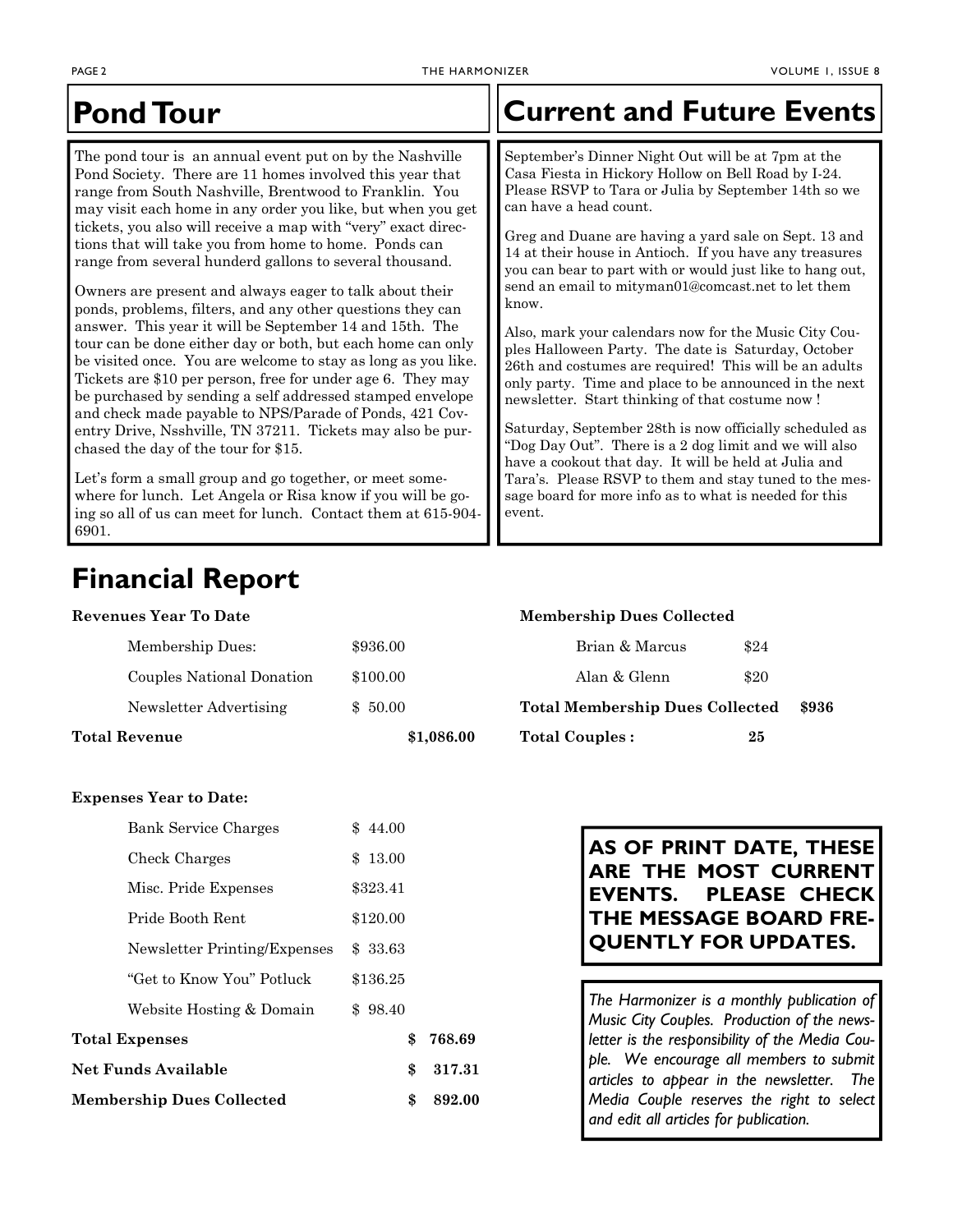# **Couple of the Month: Tara & Julia**

**Interview by Jerry** 

**How did you meet?** Julia and Tara were introduced through a mutual friend at a coffeeshop. Julia walked through thinking she was all sure of herself , met Tara and was like

"hey nice to meet you, gotta go". Tara was not impressed and thought Julia was abrupt, obnoxious and full of herself. Once they met, Julia says she "found her softer side". Tara was interested in Julia's sense of humor, kindness to others, "except me" she adds, how attractive she was and her stunning voice.

**What do you like about each other?** Tara says Julia "makes her laugh", and "her softness reaches her "and it's a blessing cause I can be distant". She also says Julia "has the ability to reach me and accept me for who I am", and she finds great comfort in that. Julia says Tara "makes me laugh". She also thinks Tara is "honest, honorable, and has the most integrity of anyone she has met in her life."



Julia & Tara

**Describe your first date:** Julia remembers calling Tara "Tana" when introducing her to

some friends of hers. Julia described it as "just a bad night" because her homemade mashed potatoes "looked like slush" and she ruined the instant potatoes. They went to one of Julia's shows, then dancing and closed the bar down. After they closed the bar, they sat in the parking lot and just talked. Tara says she asked Julia for her phone number and Julia said, "I don't know it." Tara later found it out and called Julia and gave it to her, "in case there was anyone that she wanted to call her."

**What's a perfect evening for you?** They enjoy laughing and sharing time with friends. On the romantic side, they enjoy walks on the beach and sitting with a blanket and fire. Also, they enjoy camping.

**What are your pets names?** Logan, their retriever who lost 4 pounds in 6 months, who's also afraid of water and won't retrieve. Then there is Budo, their other dog, and 2 cats, Jake and Peetie, "the invisible cat", they swear exists but no one has ever seen.

**How did you end up in Nashville?** Tara says she was headed to Nashville and stopped in Oklahoma for 3 days which became 2 years. A friend of Tara's in Nashville heard a demo tape of Julia's singing and asked, "what in the sam hell are you doing in Oklahoma?" Julia said she was ready for a change anyway. They have been here 4 years in December.

**What is your dream job?** Julia says hers is "an artist." She also "would like a workshop to just go out and create." Tara says she would like to be a motivational speaker.

Well, there you have it, the lowdown on our Events couple, Tara and Julia. Take the time to get to know these ladies as they truly are wonderful people.

Stay tuned for next month's couple: Joe and Andrew.



a garden store

Nancy Robison Proprietor

2800 Bransford Ave. Nashville, TN 37204 Phone (615) 383-0038  $Fax(615)$  383-0607

**Law Offices KEVIN T. SOMMERS** 

Nashville 615-386-7007 Dickson 615-446-4882 Kingston Springs 615-952-9882 Fax: 615-952-5621 Mail: P.O. Box 399 Kingston Springs, TN 37082

www.sommerslawoffice.com